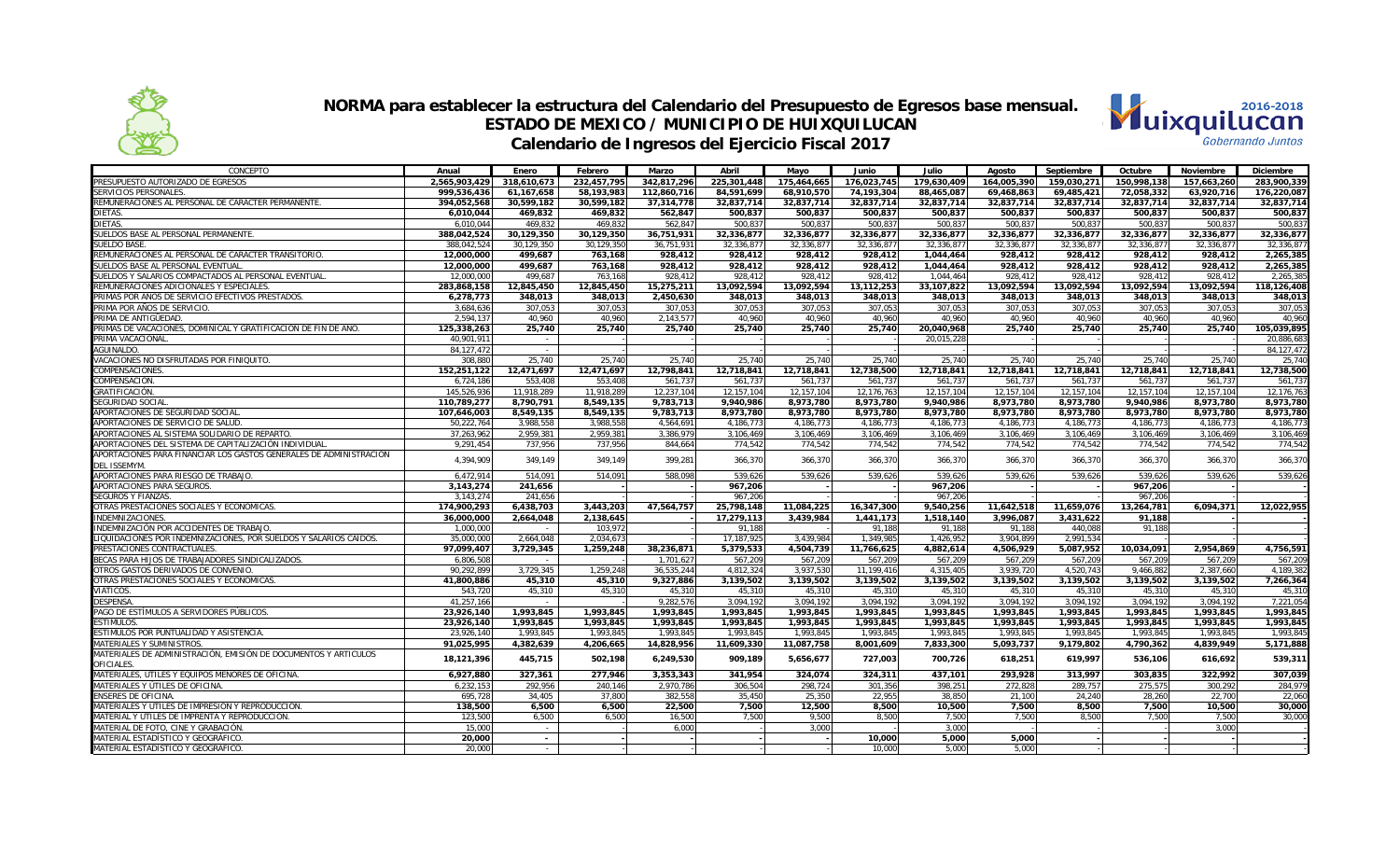

#### **NORMA para establecer la estructura del Calendario del Presupuesto de Egresos base mensual. ESTADO DE MEXICO / MUNICIPIO DE HUIXQUILUCAN Calendario de Ingresos del Ejercicio Fiscal 2017**



| CONCEPTO                                                                               | Anual              | Enero           | Febrero        | Marzo          | Abril          | Mayo             | Junio           | Julio            | Agosto          | Septiembre     | Octubre         | Noviembre      | Diciembre      |
|----------------------------------------------------------------------------------------|--------------------|-----------------|----------------|----------------|----------------|------------------|-----------------|------------------|-----------------|----------------|-----------------|----------------|----------------|
| MATERIALES ÚTILES Y EQUIPOS MENORES DE TECNOLOGÍAS DE LA INFORMACIÓN Y                 | 8,642,311          | 80,318          | 187,391        | 956,117        | 503,751        | 5,281,269        | 331,408         | 199,115          | 256,138         | 254,366        | 181,287         | 244,866        | 166,287        |
| <b>COMUNICACIONES</b>                                                                  |                    |                 |                |                |                |                  |                 |                  |                 |                |                 |                |                |
| MATERIALES Y ÚTILES PARA EL PROCESAMIENTO EN EQUIPOS Y BIENES                          | 8,642,311          | 80,318          | 187,391        | 956,117        | 503,751        | 5,281,269        | 331,408         | 199,115          | 256,138         | 254,366        | 181,287         | 244,866        | 166,287        |
| INFORMÁTICOS.                                                                          |                    |                 |                |                |                |                  |                 |                  |                 |                |                 |                |                |
| MATERIAL IMPRESO E INFORMACIÓN DIGITAL                                                 | 69.800             | 2.000           |                | 16,500         | 20,000         | 3,500            | 1,800           | 11.000           | 1.000           | 3.500          | 8.500           | 1,000          | 1,000          |
| MATERIAL DE INFORMACIÓN.                                                               | 69,800             | 2,000           |                | 16,500         | 20,000         | 3,500            | 1,800           | 11,000           | 1,000           | 3,500          | 8,500           | 1,000          | 1,000          |
| MATERIAL DE LIMPIEZA.                                                                  | 1,849,405          | 29,537          | 30,362         | 1,483,570      | 33,985         | 33,835           | 33,985          | 34,510           | 33,685          | 34,135         | 33,985          | 33,835         | 33,984         |
| MATERIAL Y ENSERES DE LIMPIEZA.                                                        | 1,849,405          | 29,537          | 30,362         | 1,483,570      | 33,985         | 33,835           | 33,985          | 34,510           | 33,685          | 34,135         | 33,985          | 33,835         | 33,984         |
| MATERIALES Y ÚTILES DE ENSEÑANZA                                                       | 23,500             | $\sim$          |                | 1,500          | 1,000          | 1,500            | 12,000          | 1,500            | 1,000           | 1,500          | 1,000           | 1,500          | 1,000          |
| MATERIAL DIDÁCTICO.                                                                    | 23.500             | $\sim$          |                | 1.500          | 1.000          | 1,500            | 12,000          | 1.500            | 1.000           | 1.500          | 1,000           | 1.500          | 1,000          |
| MATERIALES PARA EL REGISTRO E IDENTIFICACIÓN DE BIENES Y PERSONAS.                     | 450,000            | $\sim$          |                | 416,000        | 1,000          |                  | 5,000           | 2.000            | 20,000          | 4.000          |                 | 2,000          |                |
| MATERIAL PARA IDENTIFICACIÓN Y REGISTRO.                                               | 450.000            | $\sim$          |                | 416,000        | 1,000          |                  | 5,000           | 2,000            | 20,000          | 4,000          |                 | 2.000          |                |
| ALIMENTOS Y UTENSILIOS.                                                                | 972.767            | 102.820         | 28.932         | 202.206        | 74.236         | 83.206           | 82.986          | 74.506           | 57.986          | 66.706         | 59.486          | 80.706         | 58.986         |
| PRODUCTOS ALIMENTICIOS PARA PERSONAS.                                                  | 827,167            | 102,820         | 23,132         | 68,206         | 74,236         | 83,206           | 82,986          | 73,706           | 57,986          | 66,706         | 59,486          | 75,706         | 58,986         |
| PRODUCTOS ALIMENTICIOS PARA PERSONAS.                                                  | 827,167            | 102.820         | 23.132         | 68,206         | 74.236         | 83.206           | 82,986          | 73.706           | 57.986          | 66,706         | 59,486          | 75.706         | 58,986         |
| NO EXISTE DESCRIPCION                                                                  | 129,000            | $\sim$          |                | 129,000        |                |                  |                 |                  |                 |                |                 |                |                |
| PRODUCTOS ALIMENTICIOS PARA ANIMALES                                                   | 129,000            | $\sim$          |                | 129,000        |                |                  |                 |                  |                 |                |                 |                |                |
| UTENSILIOS PARA EL SERVICIO DE ALIMENTACIÓN.                                           | 16.600             | $\sim$          | 5.800          | 5.000          |                |                  |                 | 800              |                 |                |                 | 5.000          |                |
| UTENSILIOS PARA EL SERVICIO DE ALIMENTACIÓN.                                           | 16,600             | $\sim$          | 5,800          | 5,000          |                |                  |                 | 800              |                 |                |                 | 5,000          |                |
| MATERIALES Y ARTICULOS DE CONSTRUCCION Y DE REPARACIÓN.                                | 3,162,241          | 60,731          | 35,817         | 796,757        | 418,557        | 314.782          | 266,157         | 141.057          | 177.757         | 318,757        | 77.757          | 63,257         | 490,857        |
| PRODUCTOS MINERALES NO METÁLICOS.                                                      | 41.000             | $\sim$          |                |                |                | 18,000           | 3,000           | 13,000           | 7.000           |                |                 |                |                |
| PRODUCTOS MINERALES NO METÁLICOS.                                                      | 41.000             | $\sim$          |                |                |                | 18,000           | 3,000           | 13,000           | 7,000           |                |                 |                |                |
| CEMENTO Y PRODUCTOS DE CONCRETO.                                                       | 36,000             | $\sim$          |                |                |                | 27,000           | 2,000           | 7,000            |                 |                |                 |                |                |
| CEMENTO Y PRODUCTOS DE CONCRETO.                                                       | 36,000             | $\sim$          |                |                |                | 27,000           | 2,000           | 7,000            |                 |                |                 |                |                |
| CAL, YESO Y PRODUCTOS DE YESO.                                                         | 44,000             | $\sim$          |                |                |                | 36,000           |                 | 8,000            |                 |                |                 |                |                |
| CAL, YESO Y PRODUCTOS DE YESO                                                          | 44.000             | $\sim$          |                |                |                | 36,000           |                 | 8,000            |                 |                |                 |                |                |
| MADERA Y PRODUCTOS DE MADERA.                                                          | 58,000             | $\sim$          |                |                |                | 23,000           | 30,000          | 5.000            |                 |                |                 |                |                |
| MADERA Y PRODUCTOS DE MADERA.                                                          | 58,000             | $\sim$          |                |                |                | 23,000           | 30,000          | 5.000            |                 |                |                 |                |                |
| NO EXISTE DESCRIPCION                                                                  | 9.000              | $\sim$          |                |                |                |                  | 9.000           |                  |                 |                |                 |                |                |
| VIDRIO Y PRODUCTOS DE VIDRIO.                                                          | 9.000              | $\sim$          |                |                |                |                  | 9,000           |                  |                 |                |                 |                |                |
| MATERIAL ELÉCTRICO Y ELECTRÓNICO.                                                      | 1,503,317          | 19,481          | 17,767         | 386,487        | 171,587        | 43,987           | 37,187          | 34,087           | 26,987          | 264,287        | 21,287          | 20,987         | 459,187        |
| MATERIAL ELÉCTRICO Y ELECTRÓNICO                                                       | 1,503,317          | 19,481          | 17,767         | 386,487        | 171,587        | 43,987           | 37,187          | 34,087           | 26,987          | 264,287        | 21,287          | 20,987         | 459,187        |
| ARTÍCULOS METÁLICOS PARA LA CONSTRUCCIÓN.<br>ARTÍCULOS METÁLICOS PARA LA CONSTRUCCIÓN. | 200,500            | 10.000          |                | 4,000<br>4.000 | 4,000<br>4.000 | 53,000           | 29,000          | 16.000           | 71.000          | 4.000          | 3,500           | 3,000<br>3.000 | 3,000          |
| MATERIALES COMPLEMENTARIOS.                                                            | 200,500<br>432,800 | 10,000<br>1,250 |                | 92,650         | 205,850        | 53,000           | 29,000          | 16.000<br>16,350 | 71.000<br>8.150 | 4.000<br>7,350 | 3.500<br>20,850 | 9,650          | 3,000<br>8,550 |
| MATERIALES COMPLEMENTARIOS.                                                            | 138,500            | $\sim$          | 3,050<br>1.000 | 86,500         | 2.000          | 35,750<br>26,000 | 23,350<br>2,000 | 11,000           | 2.000           | 2.000          | 2,000           | 2.000          | 2,000          |
| MATERIAL DE SEÑALIZACIÓN.                                                              | 238,000            | $\sim$          | 500            | 1.000          | 199.000        | 3.000            | 16.500          | 500              | 1.000           | 500            | 14,000          | 1.500          | 500            |
| ÁRBOLES Y PLANTAS DE ORNATO.                                                           | 56,300             | 1,250           | 1,550          | 5,150          | 4,850          | 6,750            | 4,850           | 4,850            | 5,150           | 4,850          | 4,850           | 6,150          | 6,050          |
| OTROS MATERIALES Y ARTÍCULOS DE CONSTRUCCIÓN Y REPARACIÓN.                             | 837,625            | 30,000          | 15,000         | 313,620        | 37,120         | 78,045           | 132,620         | 41,620           | 64,620          | 43,120         | 32,120          | 29,620         | 20,120         |
| MATERIALES DE CONSTRUCCIÓN.                                                            | 780,125            | 30,000          | 15,000         | 262,120        | 37,120         | 76,545           | 132,620         | 40.120           | 64.620          | 41,620         | 32.120          | 28,120         | 20,120         |
| ESTRUCTURAS Y MANUFACTURAS PARA TODO TIPO DE CONSTRUCCIÓN.                             | 57.500             | $\sim$          |                | 51.500         |                | 1.500            |                 | 1.500            |                 | 1.500          |                 | 1.500          |                |
| PRODUCTOS QUIMICOS, FARMACEUTICOS Y DE LABORATORIO.                                    | 290,536            | 2,971           | 8.343          | 150,471        | 471            | 17,732           | 26,971          | 18,200           | 35.232          | 2,971          | 12,971          | 1,232          | 12,971         |
| FERTILIZANTES, PESTICIDAS Y OTROS AGROQUÍMICOS.                                        | 5,843              | $\sim$          | 3,843          | 1,000          |                |                  |                 |                  |                 | 1.000          |                 |                |                |
| PLAGUICIDAS. ABONOS Y FERTILIZANTES.                                                   | 5.843              | $\sim$          | 3.843          | 1.000          |                |                  |                 |                  |                 | 1.000          |                 |                |                |
| MEDICINAS Y PRODUCTOS FARMACÉUTICOS                                                    | 35,500             | $\sim$          |                | 27.500         |                | 2.000            | 1,500           |                  | 3.000           | 1.500          |                 |                |                |
| MEDICINAS Y PRODUCTOS FARMACÉUTICOS.                                                   | 35,500             | $\sim$          |                | 27,500         |                | 2,000            | 1,500           |                  | 3,000           | 1,500          |                 |                |                |
| MATERIALES, ACCESORIOS Y SUMINISTROS MÉDICOS.                                          | 71,693             | 471             | 2,000          | 15,971         | 471            | 1,232            | 471             | 16,200           | 32,232          | 471            | 471             | 1,232          | 471            |
| MATERIALES, ACCESORIOS Y SUMINISTROS MÉDICOS.                                          | 71,693             | 471             | 2,000          | 15,971         | 471            | 1,232            | 471             | 16,200           | 32,232          | 471            | 471             | 1,232          | 471            |
| IBRAS SINTÉTICAS, HULES, PLÁSTICOS Y DERIVADOS                                         | 177,500            | 2,500           | 2.500          | 106,000        |                | 14,500           | 25,000          | 2.000            |                 |                | 12,500          |                | 12,500         |
| FIBRAS SINTÉTICAS, HULES, PLÁSTICOS Y DERIVADOS.                                       | 177.500            | 2,500           | 2.500          | 106,000        |                | 14,500           | 25,000          | 2,000            |                 |                | 12,500          |                | 12,500         |
| COMBUSTIBLES, LUBRICANTES Y ADITIVOS                                                   | 43,865,000         | 3,537,830       | 3,561,330      | 3,674,230      | 3,661,830      | 3,661,830        | 3,661,830       | 3,711,830        | 3,711,830       | 3.679.830      | 3.679.830       | 3,662,930      | 3,659,870      |
| COMBUSTIBLES. LUBRICANTES Y ADITIVOS                                                   | 43,865,000         | 3,537,830       | 3,561,330      | 3,674,230      | 3,661,830      | 3,661,830        | 3,661,830       | 3.711.830        | 3.711.830       | 3.679.830      | 3,679,830       | 3,662,930      | 3,659,870      |
| COMBUSTIBLES, LUBRICANTES Y ADITIVOS                                                   | 43,865,000         | 3,537,830       | 3.561.330      | 3.674.230      | 3,661,830      | 3,661,830        | 3,661,830       | 3.711.830        | 3.711.830       | 3.679.830      | 3.679.830       | 3.662.930      | 3,659,870      |
| VESTUARIO, BLANCOS, PRENDAS DE PROTECCION Y ARTICULOS DEPORTIVOS.                      | 10,792,898         | 70,000          | 8,250          | 2,727,128      | 466,800        | 620,000          | 1,096,080       | 1,713,950        | 61,800          | 4,024,510      | 2,580           |                | 1,800          |
| <b>VESTUARIO Y UNIFORMES</b>                                                           | 5,861,918          | 70,000          | 5,650          | 1,032,868      | 345,000        | 610,000          | 45,000          | 27,650           | 20,000          | 3,705,750      |                 |                |                |
| <b>VESTUARIO Y UNIFORMES</b>                                                           | 5,861,918          | 70.000          | 5.650          | 1.032.868      | 345,000        | 610,000          | 45,000          | 27,650           | 20,000          | 3,705,750      |                 |                |                |
|                                                                                        |                    |                 |                |                |                |                  |                 |                  |                 |                |                 |                |                |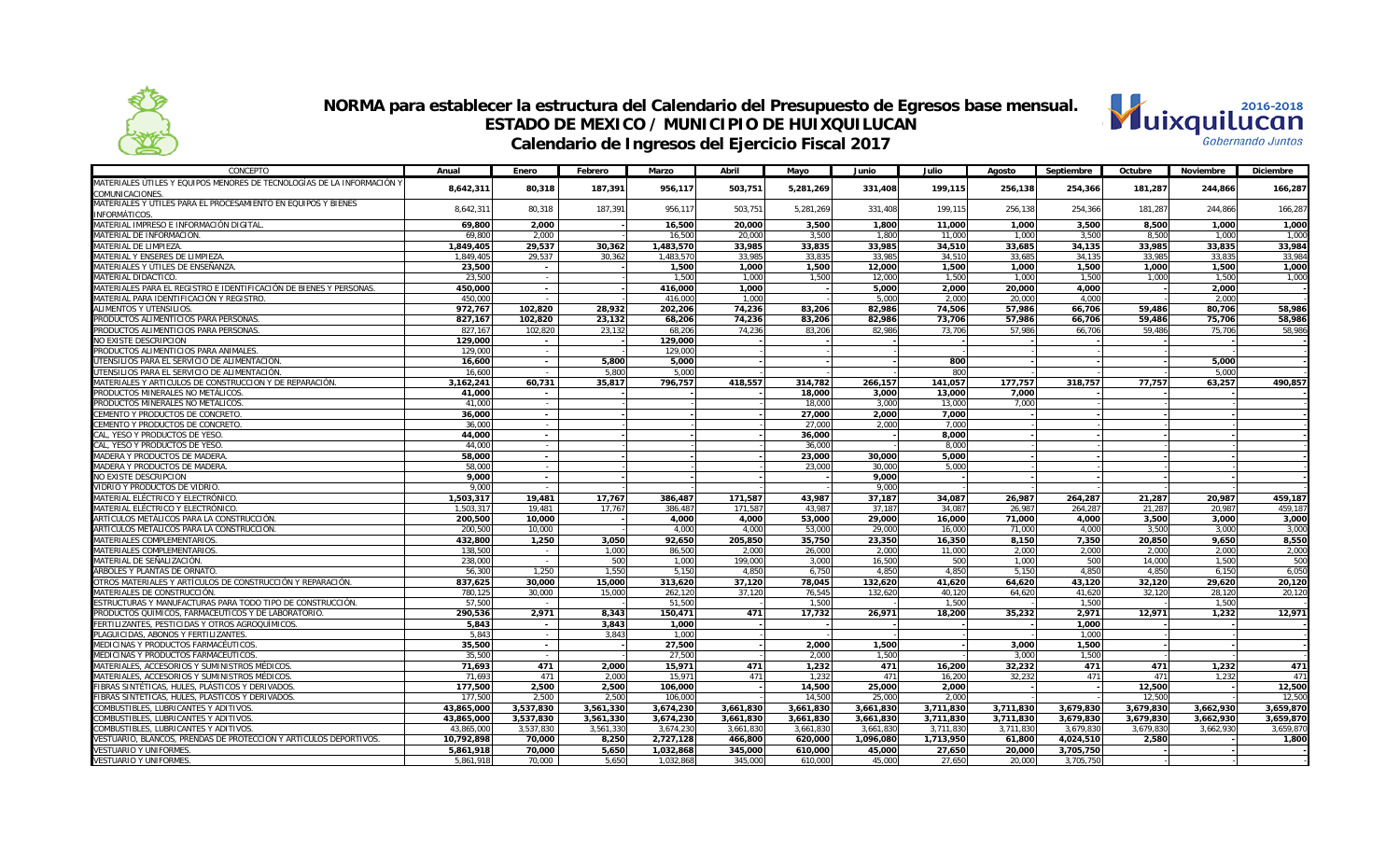



| CONCEPTO                                                                             | Anual       | Enero                    | Febrero    | Marzo      | Abril      | Mayo           | Junio      | Julio      | Agosto     | Septiembre | Octubre    | Noviembre  | <b>Diciembre</b> |
|--------------------------------------------------------------------------------------|-------------|--------------------------|------------|------------|------------|----------------|------------|------------|------------|------------|------------|------------|------------------|
| PRENDAS DE SEGURIDAD Y PROTECCIÓN PERSONAL                                           | 4.693.480   |                          | 2.600      | 1.617.260  | 61.800     | 10,000         | 1,002,580  | 1.683.300  | 1.800      | 309.760    | 2,580      |            | 1.800            |
| PRENDAS DE SEGURIDAD Y PROTECCIÓN PERSONAL                                           | 4,693,480   | $\sim$                   | 2.600      | 1,617,260  | 61.800     | 10.000         | 1,002,580  | 1.683.300  | 1.800      | 309.760    | 2.580      |            | 1.800            |
| ARTÍCULOS DEPORTIVOS.                                                                | 10,500      | $\sim$                   |            |            |            |                | 1,500      |            |            | 9,000      |            |            |                  |
| ARTÍCULOS DEPORTIVOS.                                                                | 10,500      | $\sim$                   |            |            |            |                | 1,500      |            |            | 9,000      |            |            |                  |
| PRODUCTOS TEXTILES                                                                   | 125,000     | $\sim$                   |            | 32,000     | 60,000     |                | 30,000     | 3.000      |            |            |            |            |                  |
| PRODUCTOS TEXTILES                                                                   | 125,000     | $\sim$                   |            | 32,000     | 60.000     |                | 30,000     | 3.000      |            |            |            |            |                  |
| BLANCOS Y OTROS PRODUCTOS TEXTILES, EXCEPTO PRENDAS DE VESTIR.                       | 102,000     | $\sim$                   |            | 45,000     |            |                | 17,000     |            | 40,000     |            |            |            |                  |
| BLANCOS Y OTROS PRODUCTOS TEXTILES.                                                  | 102,000     | $\sim$                   |            | 45,000     |            |                | 17,000     |            | 40,000     |            |            |            |                  |
| MATERIALES Y SUMINISTROS PARA SEGURIDAD                                              | 1,956,000   | $\sim$                   | 1.200      |            | 201,200    |                | 751,200    | 1.000.000  | 1,200      |            | 1.200      |            |                  |
| SUSTANCIAS Y MATERIALES EXPLOSIVOS                                                   | 6.000       | $\sim$                   | 1.200      |            | 1.200      |                | 1.200      |            | 1.200      |            | 1.200      |            |                  |
| SUSTANCIAS Y MATERIALES EXPLOSIVOS                                                   | 6,000       | $\sim$                   | 1,200      |            | 1,200      |                | 1,200      |            | 1,200      |            | 1,200      |            |                  |
| MATERIALES DE SEGURIDAD PÚBLICA                                                      | 500,000     | $\sim$                   |            |            |            |                | 500,000    |            |            |            |            |            |                  |
| MATERIAL DE SEGURIDAD PÚBLICA                                                        | 500,000     | $\sim$                   |            |            |            |                | 500,000    |            |            |            |            |            |                  |
| PRENDAS DE PROTECCIÓN PARA LA SEGURIDAD PÚBLICA Y NACIONAL                           | 1,450,000   | $\sim$                   |            |            | 200.000    |                | 250,000    | 1.000.000  |            |            |            |            |                  |
| PRENDAS DE PROTECCIÓN                                                                | 1.450.000   | $\sim$                   |            |            | 200.000    |                | 250.000    | 1.000.000  |            |            |            |            |                  |
| HERRAMIENTAS, REFACCIONES Y ACCESORIOS MENORES                                       | 11,865,156  | 162,573                  | 60,595     | 1,028,634  | 5,877,046  | 733,531        | 1,389,381  | 473,031    | 429,681    | 467,031    | 420,431    | 415,131    | 408,093          |
| HERRAMIENTAS MENORES.                                                                | 1,318,307   | 4,718                    | 13,432     | 296,071    | 289,238    | 82,968         | 86,118     | 113,968    | 92.118     | 84,968     | 86,118     | 85,468     | 83,118           |
| REFACCIONES, ACCESORIOS Y HERRAMIENTAS.                                              | 1,318,307   | 4.718                    | 13.432     | 296.071    | 289,238    | 82.968         | 86.118     | 113,968    | 92.118     | 84.968     | 86.118     | 85.468     | 83.118           |
| REFACCIONES Y ACCESORIOS MENORES DE EDIFICIOS                                        | 189,313     | 2,813                    | 4,313      | 104,813    | 29,813     |                | 2,813      | 2,313      | 1,813      | 31,313     | 2,313      | 2,938      | 1,750            |
| REFACCIONES Y ACCESORIOS MENORES DE EDIFICIOS                                        | 189,31      | 2,813                    | 4.313      | 104,813    | 29,813     | 2,313<br>2,313 | 2,813      | 2,313      | 1,813      | 31,313     | 2,313      | 2.938      | 1,750            |
| REFACCIONES Y ACCESORIOS MENORES DE MOBILIARIO Y EQUIPO DE                           |             |                          |            |            |            |                |            |            |            |            |            |            |                  |
| ADMINISTRACIÓN, EDUCACIONAL Y RECREATIVO                                             | 306,100     | 15,600                   |            | 151,000    | 136,000    |                |            | 2,000      |            |            | 1,500      |            |                  |
| REFACCIONES Y ACCESORIOS MENORES DE MOBILIARIO Y EQUIPO DE                           |             |                          |            |            |            |                |            |            |            |            |            |            |                  |
|                                                                                      | 306,100     | 15,600                   |            | 151,000    | 136,000    |                |            | 2,000      |            |            | 1,500      |            |                  |
| ADMINISTRACIÓN, EDUCACIONAL Y RECREATIVO                                             |             |                          |            |            |            |                |            |            |            |            |            |            |                  |
| REFACCIONES Y ACCESORIOS MENORES DE EQUIPO DE CÓMPUTO Y TECNOLOGÍAS                  | 695,895     | 128,250                  | 25,000     | 82,000     | 47,545     | 56,050         | 69,500     | 48,500     | 47,000     | 52,000     | 48,550     | 49,000     | 42,500           |
| DE LA INFORMACIÓN.                                                                   |             |                          |            |            |            |                |            |            |            |            |            |            |                  |
| REFACCIONES Y ACCESORIOS PARA EQUIPO DE CÓMPUTO                                      | 695,895     | 128,250                  | 25,000     | 82,000     | 47.545     | 56.050         | 69.500     | 48.500     | 47.000     | 52,000     | 48.550     | 49.000     | 42.500           |
| REFACCIONES Y ACCESORIOS MENORES PARA EQUIPO DE TRANSPORTE.                          | 6,931,000   | $\overline{\phantom{a}}$ |            | 246,200    | 4,515,200  | 246,200        | 446,200    | 246,200    | 246.200    | 246,200    | 246,200    | 246.200    | 246.200          |
| REFACCIONES Y ACCESORIOS MENORES PARA EQUIPO DE TRANSPORTE.                          | 6,931,000   | $\sim$                   |            | 246,200    | 4,515,200  | 246,200        | 446,200    | 246,200    | 246,200    | 246,200    | 246,200    | 246,200    | 246,200          |
| REFACCIONES Y ACCESORIOS MENORES DE EQUIPO DE DEFENSA Y SEGURIDAD.                   | 854,150     | $\overline{\phantom{a}}$ |            | 17,650     | 53,000     | 3,000          | 750,000    | 26.500     | 1,000      |            | 3,000      |            |                  |
| ARTÍCULOS PARA LA EXTINCIÓN DE INCENDIOS.                                            | 854,150     | $\sim$                   |            | 17,650     | 53,000     | 3,000          | 750,000    | 26,500     | 1,000      |            | 3,000      |            |                  |
| REFACCIONES Y ACCESORIOS MENORES DE MAQUINARIA Y OTROS EQUIPOS.                      | 318,700     | $\sim$                   | 2.000      | 2.000      | 300.700    | 2,000          | 2,000      | 2.000      | 2,000      | 2.000      | 2,000      | 2.000      |                  |
| REFACCIONES Y ACCESORIOS MENORES DE MAQUINARIA Y OTROS EQUIPOS.                      | 318,700     | $\overline{\phantom{a}}$ | 2.000      | 2.000      | 300,700    | 2.000          | 2.000      | 2.000      | 2,000      | 2.000      | 2.000      | 2.000      |                  |
| REFACCIONES Y ACCESORIOS MENORES OTROS BIENES MUEBLES.                               | 1,251,692   | 11,192                   | 15,850     | 128,900    | 505,550    | 341,000        | 32,750     | 31,550     | 39,550     | 50,550     | 30,750     | 29,525     | 34,525           |
| <b>OTROS ENSERES</b>                                                                 | 1,251,692   | 11,192                   | 15,850     | 128,900    | 505,550    | 341,000        | 32,750     | 31,550     | 39,550     | 50,550     | 30,750     | 29,525     | 34,525           |
| SERVICIOS GENERALES.                                                                 | 333,680,071 | 21,666,865               | 20,532,322 | 35,033,161 | 30,324,621 | 35,874,428     | 27,412,841 | 23,276,800 | 23,872,238 | 26,230,397 | 21,328,261 | 21,217,064 | 46,911,072       |
| SERVICIOS BÁSICOS                                                                    | 59,932,547  | 4,920,717                | 5,772,965  | 5.219.597  | 4,887,493  | 4.886.469      | 4,923,469  | 4.886.469  | 4.887.469  | 4.886.469  | 4,887,493  | 4.886.468  | 4.887.471        |
| ENERGÍA ELÉCTRICA                                                                    | 52,440,639  | 4,370,053                | 4.370.053  | 4.370.053  | 4,370,053  | 4,370,053      | 4,370,053  | 4,370,053  | 4.370.053  | 4.370.053  | 4.370.053  | 4,370,053  | 4.370.053        |
| SERVICIO DE ENERGÍA ELÉCTRICA                                                        | 1,650,550   | 137,546                  | 137,546    | 137,546    | 137,546    | 137,546        | 137,546    | 137,546    | 137,546    | 137,546    | 137,546    | 137,546    | 137,546          |
| SERVICIO DE ENERGÍA ELÉCTRICA PARA ALUMBRADO PÚBLICO.                                | 50,790,089  | 4,232,507                | 4,232,507  | 4,232,507  | 4,232,507  | 4,232,507      | 4,232,507  | 4,232,507  | 4,232,507  | 4,232,507  | 4,232,507  | 4,232,507  | 4,232,507        |
| TELEFONÍA TRADICIONAL                                                                | 5,455,008   | 437.827                  | 455.814    | 456.427    | 456,123    | 456,099        | 456.099    | 456.099    | 456.099    | 456.099    | 456.123    | 456.099    | 456.102          |
| SERVICIO DE TELEFONÍA CONVENCIONAL                                                   | 5,455,008   | 437,827                  | 455.814    | 456.427    | 456,123    | 456.099        | 456,099    | 456.099    | 456.099    | 456.099    | 456,123    | 456.099    | 456.102          |
| TELEFONÍA CELULAR.                                                                   | 859,800     | $\sim$                   |            | 382,800    | 53,000     | 53,000         | 53,000     | 53,000     | 53,000     | 53,000     | 53,000     | 53,000     | 53,000           |
| SERVICIO DE TELEFONÍA CELULAR                                                        | 859,800     |                          |            | 382.800    | 53,000     | 53,000         | 53,000     | 53.000     | 53,000     | 53,000     | 53,000     | 53,000     | 53,000           |
| SERVICIOS DE TELECOMUNICACIONES Y SATÉLITES.                                         | 76.800      | 2.400                    | 2.400      | 9.900      | 6.900      | 6,900          | 6.900      | 6.900      | 6.900      | 6.900      | 6.900      | 6.900      | 6.900            |
| SERVICIOS DE RADIOLOCALIZACIÓN Y TELECOMUNICACIÓN.                                   | 76.800      | 2.400                    | 2.400      | 9.900      | 6.900      | 6.900          | 6,900      | 6.900      | 6.900      | 6.900      | 6.900      | 6.900      | 6.900            |
| SERVICIOS DE ACCESO DE INTERNET, REDES Y PROCESAMIENTO DE INFORMACIÓN                | 979,281     |                          | 943,281    |            |            |                | 36,000     |            |            |            |            |            |                  |
| SERVICIOS DE ACCESO A INTERNET                                                       | 979.281     |                          | 943.281    |            |            |                | 36,000     |            |            |            |            |            |                  |
| SERVICIOS POSTALES Y TELEGRÁFICOS.                                                   | 121.020     | 110.437                  | 1.417      | 417        | 1.417      | 417            | 1.417      | 417        | 1.417      | 417        | 1.417      | 417        | 1.417            |
| SERVICIO POSTAL Y TELEGRÁFICO                                                        | 121,020     | 110,437                  | 1.417      | 417        | 1,417      | 417            | 1,417      | 417        | 1.417      | 417        | 1.417      | 417        | 1,41             |
| SERVICIOS DE ARRENDAMIENTO.                                                          | 13,970,718  | 989,935                  | 1,166,071  | 1,188,071  | 1,188,071  | 1,188,071      | 1,202,071  | 1,188,071  | 1,193,071  | 1,188,071  | 1,168,071  | 1,163,071  | 1,148,071        |
| ARRENDAMIENTO DE EDIFICIOS.                                                          | 11,813,222  | 984,435                  | 984,435    | 984,435    | 984,435    | 984,435        | 984,435    | 984,435    | 984.435    | 984,435    | 984,435    | 984,435    | 984,435          |
| ARRENDAMIENTO DE EDIFICIOS Y LOCALES                                                 | 11.813.222  | 984.435                  | 984.435    | 984.435    | 984.435    | 984.435        | 984.435    | 984.435    | 984.435    | 984.435    | 984.435    | 984.435    | 984.435          |
| ARRENDAMIENTO DE MOBILIARIO Y EQUIPO DE ADMINISTRACIÓN, EDUCACIONAL Y<br>RECREATIVO. | 1,353,246   |                          | 109,386    | 124,386    | 124,386    | 124,386        | 124,386    | 124,386    | 124,386    | 124,386    | 124,386    | 124,386    | 124,386          |
|                                                                                      |             |                          |            |            |            |                |            |            |            |            |            |            |                  |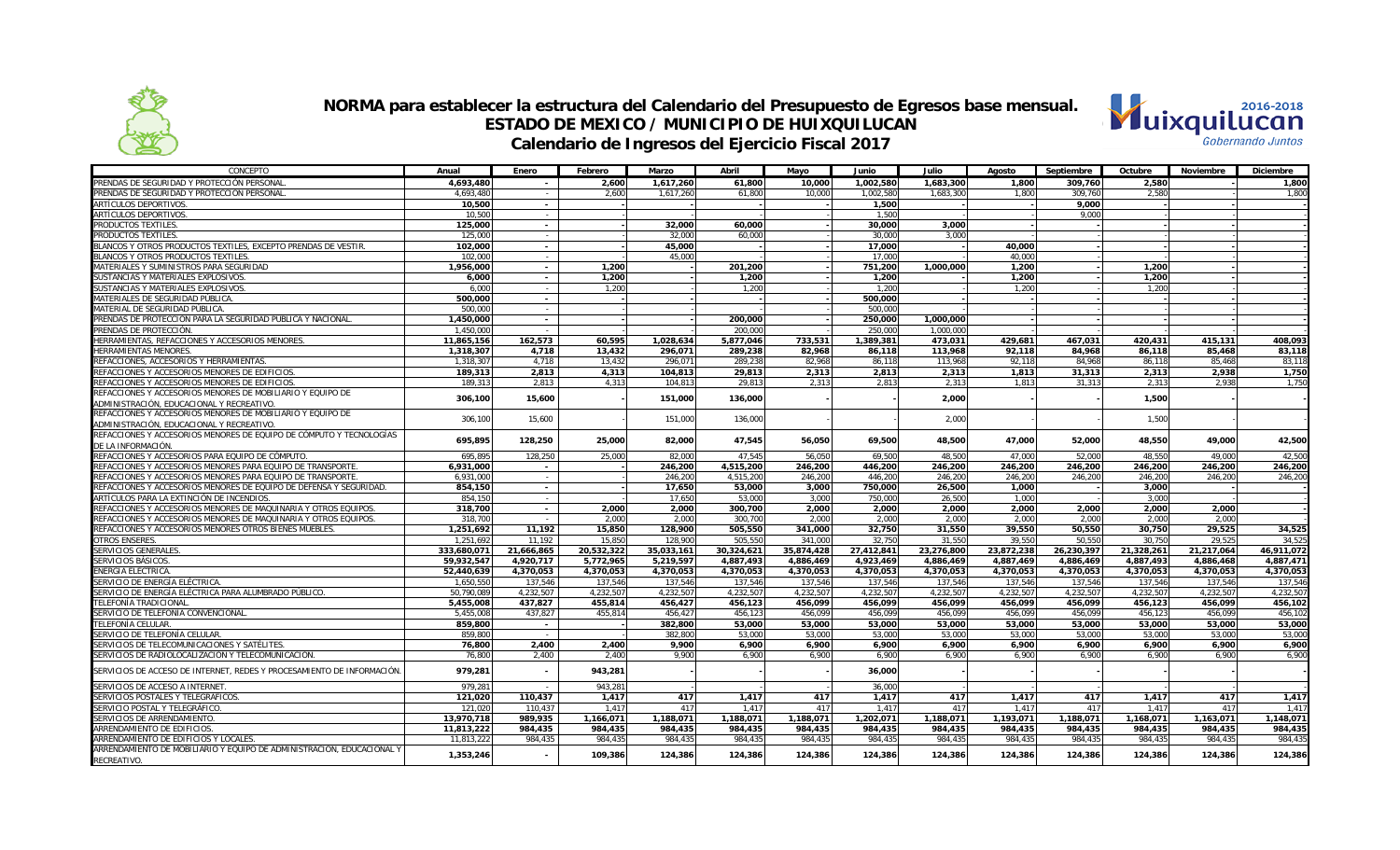



| CONCEPTO                                                              | Anual      | Enero          | Febrero   | Marzo      | Abril     | Mayo       | Junio      | Julio     | Agosto    | Septiembre | Octubre   | Noviembre | Diciembre |
|-----------------------------------------------------------------------|------------|----------------|-----------|------------|-----------|------------|------------|-----------|-----------|------------|-----------|-----------|-----------|
| ARRENDAMIENTO DE EQUIPO Y BIENES INFORMÁTICOS                         | 1.353.246  | $\sim$         | 109.386   | 124.386    | 124.386   | 124.386    | 124.386    | 124.386   | 124.386   | 124.386    | 124.386   | 124.386   | 124.386   |
| ARRENDAMIENTO DE EQUIPO DE TRANSPORTE.                                | 730.000    | $\sim$         | 66.000    | 73,000     | 73,000    | 73,000     | 87.000     | 73.000    | 78,000    | 73,000     | 53,000    | 48.000    | 33,000    |
| ARRENDAMIENTO DE VEHÍCULOS.                                           | 730,000    | $\sim$         | 66,000    | 73,000     | 73,000    | 73,000     | 87,000     | 73,000    | 78,000    | 73,000     | 53,000    | 48,000    | 33,000    |
| ARRENDAMIENTO DE MAQUINARIA, OTROS EQUIPOS Y HERRAMIENTAS             | 74,250     | 5,500          | 6.250     | 6,250      | 6,250     | 6,250      | 6,250      | 6,250     | 6,250     | 6,250      | 6,250     | 6,250     | 6,250     |
| ARRENDAMIENTO DE MAQUINARIA Y EQUIPO.                                 | 74.250     | 5.500          | 6.250     | 6,250      | 6,250     | 6,250      | 6,250      | 6,250     | 6,250     | 6,250      | 6,250     | 6,250     | 6,250     |
| SERVICIOS PROFESIONALES, CIENTÍFICOS, TÉCNICOS Y OTROS SERVICIOS      | 88,245,168 | 3,467,459      | 4,241,859 | 13,282,306 | 9,432,281 | 14,218,972 | 10,995,470 | 6,920,470 | 6,387,971 | 5,762,720  | 4,711,220 | 4,342,220 | 4,482,219 |
| SERVICIOS LEGALES. DE CONTABILIDAD. AUDITORÍA Y RELACIONADOS.         | 6.720.000  | $\sim$         |           | 40.000     | 50.000    | 2.440.000  | 620.000    | 1.040.000 | 1.350.000 | 1.040.000  | 50.000    | 40.000    | 50.000    |
| ASESORÍAS ASOCIADAS A CONVENIOS O ACUERDOS                            | 6.720.000  | $\sim$         |           | 40.000     | 50.000    | 2.440.000  | 620.000    | 1,040,000 | 1.350.000 | 1.040.000  | 50.000    | 40.000    | 50.000    |
| SERVICIOS DE DISEÑO, ARQUITECTURA, INGENIERÍA Y ACTIVIDADES           |            |                |           |            |           |            |            |           |           |            |           |           |           |
| RELACIONADAS.                                                         | 5,560,000  |                |           | 20,000     | 2,500,000 | 2,600,000  | 100.000    | 120,000   | 100,000   | 100,000    | 20,000    |           |           |
| SERVICIOS ESTADÍSTICOS Y GEOGRÁFICOS.                                 | 5,560,000  | $\sim$         |           | 20,000     | 2,500,000 | 2,600,000  | 100,000    | 120,000   | 100,000   | 100,000    | 20,000    |           |           |
| SERVICIOS DE CONSULTORÍA ADMINISTRATIVA, PROCESOS, TÉCNICA Y EN       |            |                |           | 12,615,600 |           |            |            |           |           |            |           |           |           |
| TECNOLOGÍAS DE LA INFORMACIÓN.                                        | 61,226,690 | 3,190,000      | 3,259,600 |            | 5,104,610 | 7,614,610  | 7,034,610  | 4,184,610 | 3,884,610 | 3,734,610  | 3,534,610 | 3,534,610 | 3,534,610 |
| SERVICIOS INFORMÁTICOS.                                               | 61,226,690 | 3.190.000      | 3.259.600 | 12.615.600 | 5.104.610 | 7.614.610  | 7.034.610  | 4.184.610 | 3.884.610 | 3.734.610  | 3.534.610 | 3.534.610 | 3.534.610 |
| SERVICIOS DE CAPACITACIÓN                                             | 4,380,000  | 5,000          | 82.000    | 227,400    | 77,400    | 402,400    | 1,955,400  | 793,400   | 242,400   | 197,400    | 52,400    | 112,400   | 232.400   |
| CAPACITACIÓN.                                                         | 4,380,000  | 5,000          | 82,000    | 227,400    | 77,400    | 402,400    | 1,955,400  | 793,400   | 242,400   | 197,400    | 52,400    | 112,400   | 232,400   |
| SERVICIOS DE INVESTIGACIÓN CIENTÍFICA Y DESARROLLO.                   | 1,700,000  | $\sim$         | 400,000   |            |           | 400,000    | 500,000    |           |           |            | 400,000   |           |           |
| SERVICIOS DE INVESTIGACIÓN CIENTÍFICA Y DESARROLLO.                   | 1,700,000  | $\sim$         | 400,000   |            |           | 400,000    | 500,000    |           |           |            | 400,000   |           |           |
| SERVICIOS DE APOYO ADMINISTRATIVO, TRADUCCIÓN, FOTOCOPIADO E          |            |                |           |            |           |            |            |           |           |            |           |           |           |
| IMPRESIÓN                                                             | 4,144,966  | 272,459        | 500,259   | 359,806    | 454,760   | 386,962    | 277,460    | 291,960   | 435,961   | 315,710    | 279,210   | 280,210   | 290,209   |
| SERVICIOS DE APOYO ADMINISTRATIVO Y FOTOCOPIADO.                      | 2,178,120  | 180.759        | 181.259   | 181,260    | 185,760   | 181,262    | 181,260    | 181.260   | 181.261   | 181.260    | 181,260   | 180,760   | 180.759   |
| IMPRESIONES DE DOCUMENTOS OFICIALES PARA LA PRESTACIÓN DE SERVICIOS   |            |                |           |            |           |            |            |           |           |            |           |           |           |
| PÚBLICOS, IDENTIFICACIÓN, FORMATOS ADMINISTRATIVOS Y FISCALES, FORMAS | 1,553,846  | 66,700         | 293,000   | 94,546     | 238,000   | 162,700    | 70,200     | 73,200    | 225,200   | 107,700    | 71,200    | 69,700    | 81,700    |
| VALORADAS, CERTIFICADOS Y TÍTULOS.                                    |            |                |           |            |           |            |            |           |           |            |           |           |           |
| SERVICIOS DE IMPRESIÓN DE DOCUMENTOS OFICIALES.                       | 413.000    | 25,000         | 26,000    | 84.000     | 31,000    | 43.000     | 26.000     | 37.500    | 29,500    | 26.750     | 26,750    | 29.750    | 27,750    |
| SERVICIOS DE VIGILANCIA.                                              | 35,000     | $\sim$         |           |            | 35,000    |            |            |           |           |            |           |           |           |
| SERVICIOS DE VIGILANCIA.                                              | 35,000     | $\sim$         |           |            | 35,000    |            |            |           |           |            |           |           |           |
| SERVICIOS PROFESIONALES, CIENTÍFICOS Y TÉCNICOS INTEGRALES            | 4,478,511  | $\sim$         |           | 19,500     | 1,210,511 | 375,000    | 508,000    | 490.500   | 375,000   | 375.000    | 375,000   | 375,000   | 375,000   |
| SERVICIOS PROFESIONALES                                               | 4,478,511  | $\sim$         |           | 19.500     | 1,210,511 | 375,000    | 508.000    | 490.500   | 375,000   | 375,000    | 375,000   | 375,000   | 375,000   |
| SERVICIOS FINANCIEROS. BANCARIOS Y COMERCIALES.                       | 39,046,347 | 3,420,756      | 3.265.997 | 4,107,113  | 2,908,465 | 2,868,465  | 4,107,113  | 2,868,465 | 2,838,465 | 4,107,113  | 2,858,465 | 2,857,465 | 2.838.465 |
| SERVICIOS FINANCIEROS Y BANCARIOS.                                    | 35,336     | 35,336         |           |            |           |            |            |           |           |            |           |           |           |
| SERVICIOS BANCARIOS Y FINANCIEROS                                     | 35,336     | 35,336         |           |            |           |            |            |           |           |            |           |           |           |
| SERVICIOS DE RECAUDACIÓN, TRASLADO Y CUSTODIA DE VALORES              | 490,000    | 20,000         | 131,000   | 20,000     | 90,000    | 20,000     | 20,000     | 50,000    | 20,000    | 20,000     | 40,000    | 39,000    | 20,000    |
| GASTOS INHERENTES A LA RECAUDACIÓN                                    | 490,000    | 20,000         | 131.000   | 20,000     | 90.000    | 20,000     | 20,000     | 50.000    | 20,000    | 20,000     | 40.000    | 39.000    | 20,000    |
| SEGURO DE BIENES PATRIMONIALES                                        | 4,722,431  | 498,455        | 323,032   | 1,275,148  | 6,500     | 36,500     | 1,275,148  | 6,500     | 6,500     | 1,275,148  | 6,500     | 6,500     | 6,500     |
| SEGUROS Y FIANZAS.                                                    | 4,722,431  | 498,455        | 323.032   | 1,275,148  | 6,500     | 36,500     | 1,275,148  | 6.500     | 6,500     | 1,275,148  | 6,500     | 6,500     | 6,500     |
| <b>FLETES Y MANIOBRAS</b>                                             | 33,742,080 | 2,811,840      | 2.811.840 | 2,811,840  | 2,811,840 | 2,811,840  | 2,811,840  | 2,811,840 | 2.811.840 | 2,811,840  | 2,811,840 | 2,811,840 | 2,811,840 |
| <b>FLETES Y MANIOBRAS</b>                                             | 33,742,080 | 2,811,840      | 2,811,840 | 2,811,840  | 2,811,840 | 2,811,840  | 2,811,840  | 2,811,840 | 2,811,840 | 2,811,840  | 2,811,840 | 2,811,840 | 2,811,840 |
| <b>COMISIONES POR VENTAS</b>                                          | 56,500     | 55,125         | 125       | 125        | 125       | 125        | 125        | 125       | 125       | 125        | 125       | 125       | 125       |
| <b>COMISIONES POR VENTAS</b>                                          | 56,500     | 55,125         | 125       | 125        | 125       | 125        | 125        | 125       | 125       | 125        | 125       | 125       | 125       |
| SERVICIOS DE INSTALACION, REPARACIÓN, MANTENIMIENTO Y CONSEVACIÓN     | 28,806,304 | 1,246,496      | 2.297.779 | 4,728,945  | 2,172,738 | 3,704,279  | 1.749.945  | 2.156.279 | 2.521.031 | 1.832.345  | 2.142.909 | 2,513,279 | 1.740.279 |
| CONSERVACIÓN Y MANTENIMIENTO MENOR DE INMUEBLES                       | 1,613,518  | $\sim$         | 17,727    | 325,727    | 263,256   | 552,727    | 49,727     | 75,727    | 96.716    | 52,727     | 51,727    | 75,727    | 51,727    |
| REPARACIÓN Y MANTENIMIENTO DE INMUEBLES                               | 1,293,518  | $\sim$         | 17.727    | 315,727    | 113,256   | 532,727    | 29,727     | 55.727    | 76.716    | 32,727     | 31,727    | 55.727    | 31,727    |
| ADAPTACIÓN DE LOCALES, ALMACENES, BODEGAS Y EDIFICIOS                 | 320,000    | $\sim$         |           | 10,000     | 150,000   | 20,000     | 20,000     | 20,000    | 20,000    | 20,000     | 20,000    | 20,000    | 20,000    |
| INSTALACIÓN, REPARACIÓN Y MANTENIMIENTO DE MOBILIARIO Y EQUIPO DE     | 493,500    | $\blacksquare$ | 35,000    | 47,000     | 82,500    | 40,000     | 43,000     | 40,000    | 40,000    | 43,000     | 40,000    | 40,000    | 43,000    |
| ADMINISTRACIÓN, EDUCACIONAL Y RECREATIVO.                             |            |                |           |            |           |            |            |           |           |            |           |           |           |
| REPARACIÓN. MANTENIMIENTO E INSTALACIÓN DE MOBILIARIO Y EQUIPO DE     | 493,500    |                | 35,000    | 47,000     | 82,500    | 40,000     | 43,000     | 40,000    | 40,000    | 43,000     | 40,000    | 40,000    | 43,000    |
| OFICINA.                                                              |            |                |           |            |           |            |            |           |           |            |           |           |           |
| INSTALACIÓN, REPARACIÓN Y MANTENIMIENTO DE EQUIPO DE CÓMPUTO Y        | 13,811,030 | 966,667        | 966,667   | 1,905,667  | 1,215,697 | 1,104,667  | 1,091,667  | 1,098,667 | 1,090,667 | 1,098,667  | 1,090,667 | 1,090,667 | 1,090,667 |
| TECNOLOGÍAS DE LA INFORMACIÓN.                                        |            |                |           |            |           |            |            |           |           |            |           |           |           |
| REPARACIÓN, INSTALACIÓN Y MANTENIMIENTO DE BIENES INFORMÁTICOS,       | 13,774,030 | 966,667        | 966,667   | 1,890,667  | 1,215,697 | 1,094,667  | 1,091,667  | 1,093,667 | 1,090,667 | 1,091,667  | 1,090,667 | 1,090,667 | 1,090,667 |
| MICROFILMACIÓN Y TECNOLOGÍAS DE LA INFORMACIÓN                        |            |                |           |            |           |            |            |           |           |            |           |           |           |
| REPARACIÓN Y MANTENIMIENTO PARA EQUIPO Y REDES DE TELE Y RADIO        | 37,000     |                |           | 15,000     |           | 10,000     |            | 5,000     |           | 7,000      |           |           |           |
| <b>TRANSMISIÓN</b>                                                    |            |                |           |            |           |            |            |           |           |            |           |           |           |
| REPARACIÓN Y MANTENIMIENTO DE EQUIPO DE TRANSPORTE                    | 11,689,400 | 266.667        | 1.262.885 | 2.415.885  | 530.885   | 1.262.885  | 530.885    | 915.885   | 1.262.885 | 530.885    | 915.885   | 1.262.885 | 530.885   |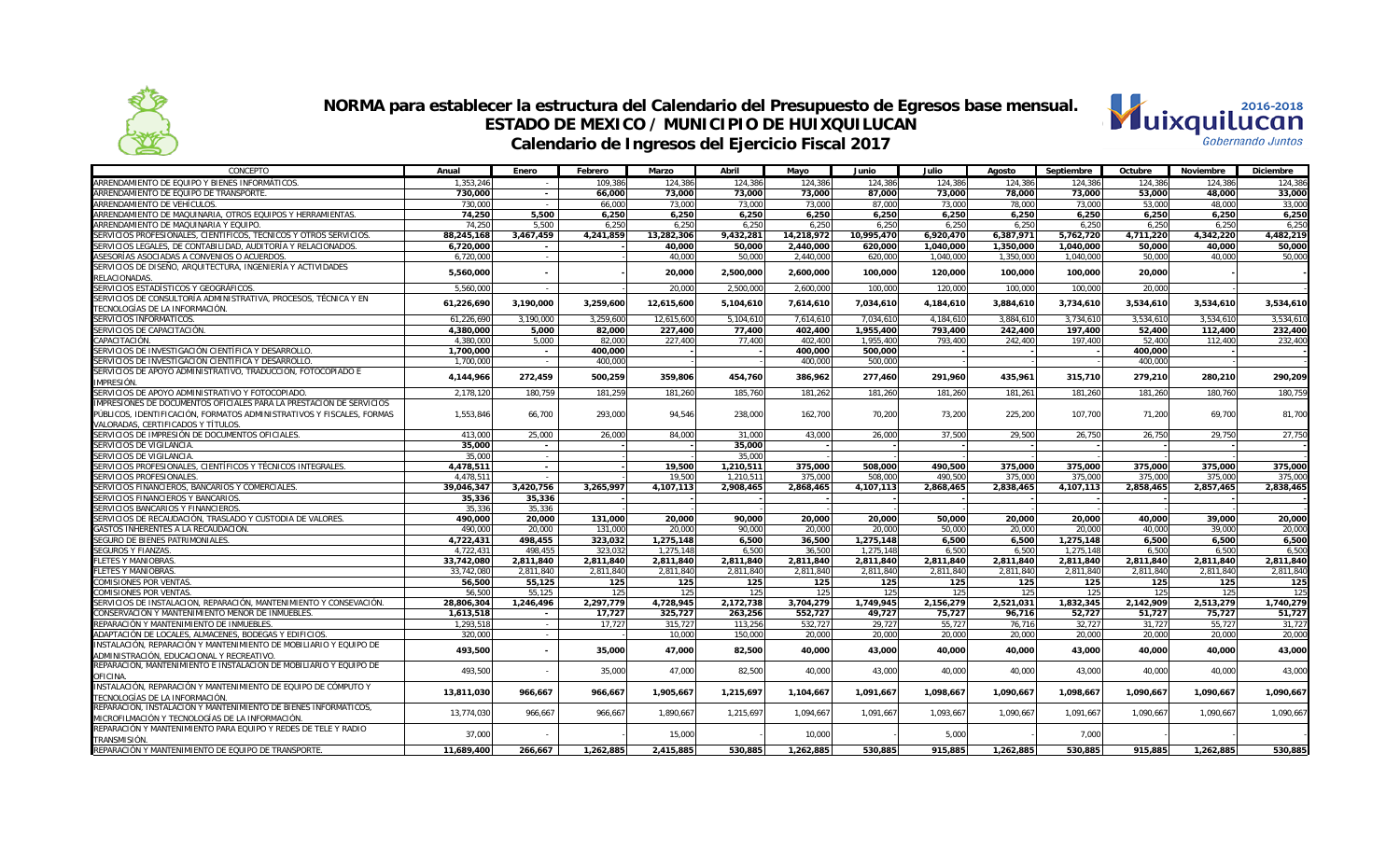

#### **NORMA para establecer la estructura del Calendario del Presupuesto de Egresos base mensual. ESTADO DE MEXICO / MUNICIPIO DE HUIXQUILUCAN Calendario de Ingresos del Ejercicio Fiscal 2017**



| CONCEPTO                                                                                 | Anual              | Enero                    | Febrero         | Marzo            | Abril            | Mayo             | Junio            | Julio            | Agosto           | Septiembre       | Octubre          | Noviembre        | Diciembre        |
|------------------------------------------------------------------------------------------|--------------------|--------------------------|-----------------|------------------|------------------|------------------|------------------|------------------|------------------|------------------|------------------|------------------|------------------|
| REPARACIÓN Y MANTENIMIENTO DE VEHÍCULOS TERRESTRES, AÉREOS Y                             | 11,689,400         | 266,667                  | 1,262,885       | 2,415,885        | 530,885          | 1,262,885        | 530,885          | 915,885          | 1,262,885        | 530,885          | 915,885          | 1,262,885        | 530.885          |
| <b>LACUSTRES</b><br>INSTALACIÓN, REPARACIÓN Y MANTENIMIENTO DE MAQUINARIA, OTROS EQUIPOS |                    |                          |                 |                  |                  |                  |                  |                  |                  |                  |                  |                  |                  |
| Y HERRAMIENTA                                                                            | 1,012,056          | 13,163                   | 15,500          | 21,000           | 21,000           | 739,000          | 21,000           | 21,000           | 25,763           | 39,000           | 39,630           | 39,000           | 17,000           |
| REPARACIÓN, INSTALACIÓN Y MANTENIMIENTO DE MAQUINARIA, EQUIPO                            |                    |                          |                 |                  |                  |                  |                  |                  |                  |                  |                  |                  |                  |
| <b>INDUSTRIAL Y DIVERSO</b>                                                              | 1,012,056          | 13,163                   | 15,500          | 21,000           | 21,000           | 739,000          | 21,000           | 21,000           | 25,763           | 39,000           | 39,630           | 39,000           | 17,000           |
| SERVICIOS DE LIMPIEZA Y MANEJO DE DESECHOS.                                              | 28,000             | $\sim$                   |                 | 8,667            |                  |                  | 8,667            |                  |                  | 8,667            |                  |                  | 2,000            |
| SERVICIOS DE LAVANDERÍA, LIMPIEZA E HIGIENE.                                             | 28,000             | $\sim$                   |                 | 8.667            |                  |                  | 8.667            |                  |                  | 8.667            |                  |                  | 2.000            |
| SERVICIOS DE JARDINERÍA Y FUMIGACIÓN.                                                    | 158,800            | $\sim$                   |                 | 5,000            | 59,400           | 5,000            | 5,000            | 5,000            | 5,000            | 59,400           | 5,000            | 5,000            | 5,000            |
| SERVICIOS DE FUMIGACIÓN                                                                  | 158,800            |                          |                 | 5,000            | 59,400           | 5,000            | 5,000            | 5,000            | 5,000            | 59,400           | 5,000            | 5.000            | 5,000            |
| SERVICIOS DE COMUNICACIÓN SOCIAL Y PUBLICIDAD.                                           | 9,171,775          | 68,272                   | 607,500         | 1,310,788        | 406,428          | 373,839          | 880,783          | 890,239          | 749,450          | 861,989          | 891,750          | 566,989          | 1,563,750        |
| DIFUSIÓN POR RADIO, TELEVISIÓN Y OTROS MEDIOS DE MENSAJES SOBRE                          |                    |                          |                 |                  |                  |                  |                  |                  |                  |                  |                  |                  |                  |
| PROGRAMAS Y ACTIVIDADES GUBERNAMENTALES.                                                 | 8,270,542          | 68,272                   | 607,500         | 1,171,188        | 325,228          | 329,139          | 792,650          | 755,639          | 678,850          | 790,889          | 783,150          | 477,389          | 1,490,650        |
| GASTOS DE PUBLICIDAD Y PROPAGANDA.                                                       | 4,715,256          | 13,000                   | 330,000         | 679,328          | 121,028          | 17,800           | 606,800          | 526,800          | 527,800          | 527,800          | 529,800          | 18,300           | 816,800          |
| PUBLICACIONES OFICIALES Y DE INFORMACIÓN EN GENERAL PARA DIFUSIÓN.                       | 3,555,286          | 55.272                   | 277.500         | 491,860          | 204,200          | 311,339          | 185.850          | 228,839          | 151.050          | 263.089          | 253.350          | 459.089          | 673,850          |
| SERVICIOS DE REVELADO DE FOTOGRAFÍAS.                                                    | 241,500            | $\sim$                   |                 | 70,000           | 39,000           | 2,500            |                  | 65,000           | 1,000            | 1,500            | 39,000           | 20,000           | 3,500            |
| SERVICIOS DE FOTOGRAFÍA                                                                  | 241.500            | $\sim$                   |                 | 70,000           | 39,000           | 2,500            |                  | 65,000           | 1.000            | 1,500            | 39,000           | 20,000           | 3,500            |
| SERVICIOS DE LA INDUSTRIA FÍLMICA, DEL SONIDO Y DEL VIDEO.                               | 56,533             | $\sim$                   |                 |                  | 19,000           | 19,000           | 18.533           |                  |                  |                  |                  |                  |                  |
| SERVICIOS DE CINE Y GRABACIÓN                                                            | 56,533             | $\sim$                   |                 |                  | 19,000           | 19,000           | 18,533           |                  |                  |                  |                  |                  |                  |
| SERVICIOS DE CREACIÓN Y DIFUSIÓN DE CONTENIDO EXCLUSIVAMENTE A TRAVÉS                    | 371,200            | $\overline{\phantom{a}}$ |                 | 46,400           |                  |                  | 46,400           | 46,400           | 46,400           | 46,400           | 46,400           | 46,400           | 46,400           |
| <b>DE INTERNET</b>                                                                       |                    |                          |                 |                  |                  |                  |                  |                  |                  |                  |                  |                  |                  |
| SERVICIOS DE CREACIÓN Y DIFUSIÓN DE CONTENIDO A TRAVÉS DE INTERNET                       | 371,200            | $\sim$                   |                 | 46,400           |                  |                  | 46,400           | 46,400           | 46,400           | 46,400           | 46,400           | 46,400           | 46,400           |
| OTROS SERVICIOS DE INFORMACIÓN                                                           | 232,000            | $\sim$                   |                 | 23,200           | 23,200           | 23,200           | 23,200           | 23,200           | 23,200           | 23,200           | 23,200           | 23,200           | 23,200           |
| OTROS SERVICIOS DE INFORMACIÓN                                                           | 232,000            | $\sim$                   |                 | 23,200           | 23,200           | 23,200           | 23,200           | 23,200           | 23,200           | 23,200           | 23,200           | 23,200           | 23,200           |
| SERVICIOS DE TRASLADO Y VIÁTICOS                                                         | 6,551,254          | 289,678                  | 379,958         | 591,558          | 802,992          | 484,558          | 588,058          | 566,058          | 611,558          | 546,658          | 594,558          | 556,558          | 539,058          |
| PASAJES AÉREOS.                                                                          | 624,000            | 20,000                   | 30,000          | 70,000           | 50,000           | 35,000           | 65,000           | 80,000           | 75,000           | 45,000           | 85,000           | 69,000           |                  |
| TRANSPORTACIÓN AÉREA                                                                     | 624,000            | 20,000                   | 30.000          | 70.000           | 50,000           | 35,000           | 65,000           | 80.000           | 75,000           | 45,000           | 85,000           | 69.000           |                  |
| PASAJES TERRESTRES.<br>GASTOS DE TRASLADO POR VÍA TERRESTRE                              | 371.200            | 15,000                   | 25,000          | 37.000           | 36,200           | 35,000           | 27.000           | 38,500           | 28,500           | 38,000           | 27.000           | 37,000           | 27.000           |
| AUTOTRANSPORTE                                                                           | 371,200<br>66,000  | 15,000<br>3,500          | 25,000<br>3,500 | 37.000<br>3,500  | 36,200<br>15,500 | 35,000<br>3,500  | 27,000<br>3,500  | 38,500<br>3.500  | 28,500<br>3,500  | 38,000<br>15,500 | 27,000<br>3,500  | 37.000<br>3,500  | 27.000<br>3,500  |
| <b>AUTOTRANSPORTE</b>                                                                    | 66,000             | 3,500                    | 3,500           | 3,500            | 15,500           | 3,500            | 3,500            | 3,500            | 3,500            | 15,500           | 3,500            | 3,500            | 3,500            |
| VIÁTICOS EN EL PAÍS                                                                      | 1,342,000          | 71,000                   | 101,000         | 126,000          | 99,000           | 99,000           | 137,000          | 114.000          | 144,000          | 117,000          | 119,000          | 117,000          | 98,000           |
| GASTOS DE ALIMENTACIÓN EN TERRITORIO NACIONAL                                            | 1,022,000          | 61,000                   | 76,000          | 86,000           | 79,000           | 79,000           | 92,000           | 89,000           | 94.000           | 92,000           | 94,000           | 92,000           | 88,000           |
| GASTOS DE HOSPEDAJE EN TERRITORIO NACIONAL                                               | 280,000            | 10,000                   | 25,000          | 25,000           | 20,000           | 20,000           | 35,000           | 25,000           | 35,000           | 25,000           | 25,000           | 25,000           | 10,000           |
| GASTOS POR ARRENDAMIENTO DE VEHÍCULOS EN TERRITORIO NACIONAL                             | 40,000             | $\sim$                   |                 | 15,000           |                  |                  | 10,000           |                  | 15,000           |                  |                  |                  |                  |
| VIÁTICOS EN EL EXTRANJERO.                                                               | 1,362,000          | $\sim$                   | 28,000          | 153,000          | 110,000          | 110,000          | 153,000          | 128.000          | 158,000          | 128,000          | 158,000          | 128,000          | 108,000          |
| GASTOS DE ALIMENTACIÓN EN EL EXTRANJERO                                                  | 1,072,000          | $\sim$                   | 8.000           | 108,000          | 100,000          | 100,000          | 108,000          | 108,000          | 108,000          | 108,000          | 108,000          | 108,000          | 108,000          |
| GASTOS DE HOSPEDAJE EN EL EXTRANJERO.                                                    | 290,000            | $\sim$                   | 20,000          | 45,000           | 10,000           | 10,000           | 45,000           | 20,000           | 50,000           | 20,000           | 50,000           | 20,000           |                  |
| SERVICIOS INTEGRALES DE TRASLADO Y VIÁTICOS                                              | 290,234            | $\sim$                   |                 |                  | 290,234          |                  |                  |                  |                  |                  |                  |                  |                  |
| SERVICIOS INTEGRALES DE TRASLADO Y VIÁTICOS                                              | 290,234            | $\sim$                   |                 |                  | 290,234          |                  |                  |                  |                  |                  |                  |                  |                  |
| OTROS SERVICIOS DE TRASLADO Y HOSPEDAJE                                                  | 2,495,820          | 180,178                  | 192.458         | 202.058          | 202,058          | 202,058          | 202,558          | 202.058          | 202.558          | 203,158          | 202,058          | 202,058          | 302,558          |
| OTROS SERVICIOS DE TRASLADO Y HOSPEDAJE.                                                 | 2,495,820          | 180.178                  | 192.458         | 202.058          | 202,058          | 202,058          | 202.558          | 202.058          | 202.558          | 203.158          | 202.058          | 202.058          | 302.558          |
| SERVICIOS OFICIALES.                                                                     | 32,184,073         | 4,977,805                | 711,833         | 1,858,599        | 4,841,633        | 4,318,145        | 689,185          | 946,333          | 2,460,939        | 3,685,833        | 888,333          | 2,113,831        | 4,691,601        |
| GASTOS DE ORDEN SOCIAL Y CULTURAL                                                        | 27,991,492         | 4,770,000                | 417,500         | 1,578,266        | 4,582,500        | 4,039,500        | 394,852          | 669,000          | 1,481,606        | 3,297,500        | 620,000          | 1,740,500        | 4,400,268        |
| GASTOS DE CEREMONIAS OFICIALES Y DE ORDEN SOCIAL                                         | 3,040,000          | 70,000                   | 150,000         | 170,000          | 64,000           | 120,000          | 54,000           | 60,000           | 54,000           | 120,000          | 134,000          | 520,000          | 1,524,000        |
| ESPECTÁCULOS CÍVICOS Y CULTURALES.                                                       | 24,951,492         | 4,700,000                | 267,500         | 1,408,266        | 4,518,500        | 3,919,500        | 340,852          | 609,000          | 1,427,606        | 3,177,500        | 486,000          | 1,220,500        | 2,876,268        |
| CONGRESOS Y CONVENCIONES                                                                 | 237,000            | 11,000                   | 11,000          | 16,000           | 16,000           | 11,000           | 31,000           | 16.000           | 16,000           | 36,000           | 16,000           | 16,000           | 41,000           |
| CONGRESOS Y CONVENCIONES                                                                 | 237,000            | 11,000                   | 11,000          | 16,000           | 16,000           | 11,000           | 31,000           | 16,000           | 16,000           | 36,000           | 16,000           | 16,000           | 41,000           |
| <b>EXPOSICIONES.</b>                                                                     | 931,000            | $\overline{\phantom{a}}$ | 7.000           | 2,000            |                  |                  | 20,000           |                  | 719,000          | 91,000           | 5,000            | 87,000           |                  |
| <b>EXPOSICIONES Y FERIAS.</b>                                                            | 931,000            |                          | 7.000           | 2,000            |                  |                  | 20,000           |                  | 719,000          | 91,000           | 5,000            | 87,000           |                  |
| <b>GASTOS DE REPRESENTACIÓN</b>                                                          | 3,024,581          | 196,805                  | 276,333         | 262,333          | 243,133          | 267,645          | 243,333          | 261,333          | 244.333          | 261,333          | 247,333          | 270,331          | 250,333          |
| GASTOS DE REPRESENTACIÓN                                                                 | 3,024,58           | 196,805                  | 276,333         | 262,333          | 243,133          | 267,645          | 243,333          | 261,333          | 244,333          | 261,333          | 247,333          | 270,331          | 250,33           |
| OTROS SERVICIOS GENERALES                                                                | 55,771,885         | 2,285,746                | 2,088,359       | 2,746,182        | 3,684,519        | 3,831,631        | 2,276,746        | 2,854,416        | 2,222,283        | 3,359,198        | 3,185,461        | 2,217,182        | 25,020,157       |
| SERVICIOS FUNERARIOS Y DE CEMENTERIOS.<br>SERVICIOS FUNERARIOS Y DE CEMENTERIOS.         | 100.000<br>100,000 | $\overline{\phantom{a}}$ |                 | 10,000           | 10,000           | 10,000           | 10.000           | 10.000<br>10,000 | 10,000           | 10,000           | 10,000           | 10,000<br>10.000 | 10,000           |
| <b>IMPUESTOS Y DERECHOS.</b>                                                             | 565,200            | $\sim$<br>34.116         | 18.116          | 10,000<br>53.037 | 10.000<br>51,237 | 10,000<br>70.237 | 10,000<br>46,737 | 47.237           | 10,000<br>48.737 | 10,000<br>46,737 | 10,000<br>51,537 | 50,736           | 10,000<br>46,736 |
|                                                                                          |                    |                          |                 |                  |                  |                  |                  |                  |                  |                  |                  |                  |                  |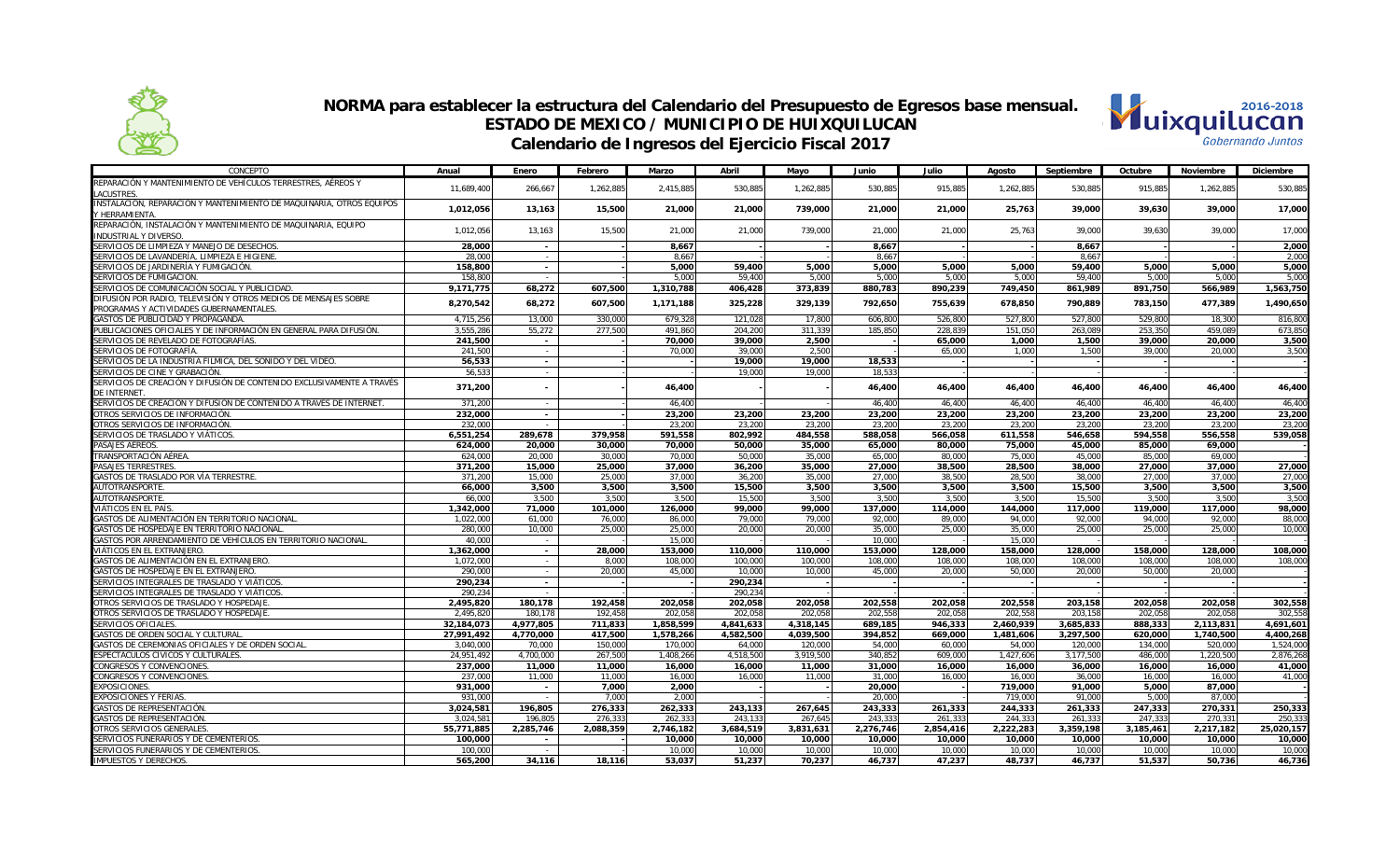



| CONCEPTO                                                             | Anual         | Enero      | Febrero      | Marzo      | Abril      | Mayo       | Junio      | Julio      | Agosto     | Septiembre | Octubre    | <b>Noviembre</b> | Diciembre  |
|----------------------------------------------------------------------|---------------|------------|--------------|------------|------------|------------|------------|------------|------------|------------|------------|------------------|------------|
| OTROS IMPUESTOS Y DERECHOS.                                          | 565.200       | 34.116     | 18.116       | 53.037     | 51,237     | 70.237     | 46.737     | 47.237     | 48.737     | 46.737     | 51.537     | 50.736           | 46,736     |
| SENTENCIAS Y RESOLUCIONES POR AUTORIDAD COMPETENTE.                  | 50.000        | $\sim$     | 4.545        | 4.545      | 4.545      | 4.545      | 4.545      | 4.545      | 4.545      | 4.545      | 4.545      | 4.545            | 4.545      |
| SENTENCIAS Y RESOLUCIONES JUDICIALES                                 | 50,000        | $\sim$     | 4,545        | 4,545      | 4.545      | 4,545      | 4,545      | 4,545      | 4,545      | 4,545      | 4,545      | 4.545            | 4,545      |
| PENAS, MULTAS, ACCESORIOS Y ACTUALIZACIONES.                         | 15,000        | $\sim$     |              | 1,500      | 1,500      | 1,500      | 1,500      | 1,500      | 1,500      | 1,500      | 1,500      | 1,500            | 1,500      |
| PENAS, MULTAS, ACCESORIOS Y ACTUALIZACIONES.                         | 15,000        | $\sim$     |              | 1,500      | 1,500      | 1,500      | 1,500      | 1,500      | 1,500      | 1,500      | 1,500      | 1,500            | 1,500      |
| IMPUESTO SOBRE NÓMINA Y OTROS QUE SE DERIVAN DE UNA RELACIÓN LABORAL | 52,151,678    | 1,958,683  | 1.892.519    | 2,113,270  | 3,413,758  | 3,541,370  | 2,007,985  | 2,588,155  | 1,944,922  | 3,089,437  | 2,910,400  | 1,944,922        | 24,746,257 |
| IMPUESTO SOBRE EROGACIONES POR REMUNERACIONES AL TRABAJO PERSONAL    | 24, 152, 941  | 1,488,616  | 1,422,452    | 1,626,912  | 1,481,433  | 2,646,419  | 1,521,627  | 2,118,088  | 1,474,855  | 2,603,079  | 1,626,121  | 1,474,855        | 4,668,484  |
| <b>IMPUESTO SOBRE LA RENTA.</b>                                      | 27.998.737    | 470.067    | 470.067      | 486.358    | 1.932.325  | 894.951    | 486.358    | 470.067    | 470.067    | 486.358    | 1.284.279  | 470.067          | 20.077.773 |
| OTROS SERVICIOS GENERALES                                            | 2,890,007     | 292,947    | 173,179      | 563,830    | 203,479    | 203,979    | 205,979    | 202,979    | 212,579    | 206,979    | 207,479    | 205,479          | 211,119    |
| CUOTAS Y SUSCRIPCIONES.                                              | 138,000       | 125,000    | 2,000        | 3,000      |            | 2,000      |            | 1,000      | 2,000      |            | 1,000      |                  | 2,000      |
| GASTOS DE SERVICIOS MENORES.                                         | 1.649.854     | 96.101     | 109.333      | 148.984    | 141.633    | 140.133    | 144.133    | 140.133    | 148.733    | 145.133    | 144.633    | 143.633          | 147.273    |
| STUDIOS Y ANÁLISIS CLÍNICOS.                                         | 350.000       |            |              | 350.000    |            |            |            |            |            |            |            |                  |            |
| SUBCONTRATACIÓN DE SERVICIOS CON TERCEROS.                           | 742.152       | 61,846     | 61.846       | 61.846     | 61.846     | 61.846     | 61.846     | 61.846     | 61,846     | 61.846     | 61.846     | 61.846           | 61.846     |
| PROYECTOS PARA PRESTACIÓN DE SERVICIOS.                              | 10,000        | 10.000     |              |            |            |            |            |            |            |            |            |                  |            |
| TRANSFERENCIAS, ASIGNACIONES, SUBSIDIOS Y OTRAS AYUDAS.              | 507,023,962   | 65,996,746 | 54,249,383   | 51,209,521 | 31,784,969 | 30,876,584 | 42,928,055 | 37,969,144 | 37,831,008 | 33,020,447 | 34,415,140 | 49,338,576       | 37,404,390 |
| TRANSFERENCIAS INTERNAS Y ASIGNACIONES AL SECTOR PÚBLICO.            | 147,294       | $\sim$     |              |            |            | 147,294    |            |            |            |            |            |                  |            |
| ASIGNACIONES PRESUPUESTARIAS AL PODER EJECUTIVO.                     | 147,294       | $\sim$     |              |            |            | 147,294    |            |            |            |            |            |                  |            |
| ASIGNACIONES PRESUPUESTARIAS AL PODER EJECUTIVO.                     | 147.294       |            |              |            |            | 147,294    |            |            |            |            |            |                  |            |
| SUBSIDIOS Y SUBVENCIONES.                                            | 434.495.405   | 63,784,451 | 51.558.803   | 36.518.843 | 29.023.424 | 27.820.745 | 36.883.988 | 31.233.700 | 28.659.912 | 28.944.302 | 30.550.595 | 41.470.631       | 28,046,010 |
| SUBSIDIOS A ENTIDADES FEDERATIVAS Y MUNICIPIOS.                      | 313.134.881   | 24.094.573 | 26.403.664   | 26.003.664 | 26.070.550 | 26.003.664 | 26.003.664 | 26.003.664 | 26.803.664 | 26.403.664 | 27.003.664 | 26.003.664       | 26.336.778 |
| SUBSIDIOS Y APOYOS.                                                  | 313, 134, 881 | 24,094,573 | 26,403,664   | 26,003,664 | 26,070,550 | 26,003,664 | 26,003,664 | 26.003.664 | 26,803,664 | 26,403,664 | 27,003,664 | 26,003,664       | 26,336,778 |
| OTROS SUBSIDIOS.                                                     | 121,360,524   | 39,689,878 | 25, 155, 139 | 10,515,179 | 2,952,874  | 1,817,081  | 10,880,324 | 5,230,035  | 1,856,248  | 2,540,638  | 3,546,931  | 15,466,967       | 1,709,231  |
| SUBSIDIOS POR CARGA FISCAL                                           | 116,850,621   | 38,550,622 | 25,006,380   | 9,325,104  | 2,655,356  | 1,717,908  | 10,162,552 | 5,081,276  | 1,856,248  | 2,540,638  | 3,100,653  | 15,243,828       | 1,610,058  |
| DEVOLUCIÓN DE INGRESOS INDEBIDOS                                     | 3.570.225     | 669.417    | 148.759      | 1.190.075  | 297.518    | 99.173     | 247.933    | 148.759    |            |            | 446.278    | 223.139          | 99.173     |
| OTROS SUBSIDIOS.                                                     | 939.678       | 469.839    |              |            |            |            | 469.839    |            |            |            |            |                  |            |
| <b>AYUDAS SOCIALES</b>                                               | 72,381,263    | 2,212,295  | 2,690,580    | 14,690,678 | 2,761,545  | 2,908,545  | 6,044,067  | 6,735,445  | 9,171,095  | 4,076,145  | 3,864,545  | 7,867,945        | 9,358,380  |
| AYUDAS SOCIALES A PERSONAS.                                          | 57,881,263    | 2,212,295  | 2,690,580    | 9,857,345  | 2,761,545  | 2,908,545  | 6,044,067  | 6,735,445  | 4,337,762  | 4,076,145  | 3,864,545  | 7,867,945        | 4,525,047  |
| COOPERACIONES Y AYUDAS                                               | 42,609,213    | 2,166,125  | 2,644,409    | 2,915,974  | 2,715,374  | 2,862,374  | 5,997,896  | 2,869,874  | 4,291,591  | 4,029,974  | 3,818,374  | 3,818,374        | 4,478,877  |
| <b>DESPENSAS.</b>                                                    | 14,718,000    | $\sim$     |              | 6,895,200  |            |            |            | 3.819.400  |            |            |            | 4,003,400        |            |
| APOYO A LA INFRAESTRUCTURA AGROPECUARIA Y FORESTAL                   | 554.050       | 46,170     | 46.171       | 46.171     | 46.171     | 46,171     | 46,171     | 46.171     | 46.171     | 46,171     | 46,171     | 46,171           | 46,170     |
| BECAS Y OTRAS AYUDAS PARA PROGRAMAS DE CAPACITACIÓN.                 | 14,500,000    | $\sim$     |              | 4,833,333  |            |            |            |            | 4,833,333  |            |            |                  | 4,833,333  |
| BFCAS.                                                               | 14.500.000    | $\sim$     |              | 4.833.333  |            |            |            |            | 4.833.333  |            |            |                  | 4.833.333  |
| IENES MUEBLES. INMUEBLES E INTANGIBLES.                              | 78,567,554    | 27,283,000 | 1,132,270    | 5.265.304  | 17.196.467 | 6.758.178  | 3.469.660  | 2.445.000  | 7.907.184  | 3.810.490  | 1.100.000  | 1.100.000        | 1.100.000  |
| MOBILIARIO Y EQUIPO DE ADMINISTRACIÓN.                               | 14,079,610    | $\sim$     | 707,200      | 1,913,500  | 1,884,826  | 1,516,084  | 1,168,000  | 1,390,000  | 1,100,000  | 1,100,000  | 1,100,000  | 1,100,000        | 1,100,000  |
| MUEBLES DE OFICINA Y ESTANTERÍA.                                     | 11,296,684    | $\sim$     | 10,600       | 1,130,000  | 1,230,000  | 1,135,084  | 1,151,000  | 1,140,000  | 1,100,000  | 1,100,000  | 1,100,000  | 1,100,000        | 1,100,000  |
| <b>MUEBLES Y ENSERES</b>                                             | 11.296.684    | $\sim$     | 10.600       | 1.130.000  | 1.230.000  | 1.135.084  | 1.151.000  | 1.140.000  | 1.100.000  | 1.100.000  | 1.100.000  | 1.100.000        | 1.100.000  |
| EQUIPO DE CÓMPUTO Y DE TECNOLOGÍA DE LA INFORMACIÓN.                 | 2,296,700     | $\sim$     | 685.000      | 783,500    | 204,200    | 357.000    | 17.000     | 250,000    |            |            |            |                  |            |
| BIENES INFORMÁTICOS.                                                 | 2,296,700     | $\sim$     | 685,000      | 783,500    | 204,200    | 357,000    | 17,000     | 250,000    |            |            |            |                  |            |
| OTROS MOBILIARIOS Y EQUIPOS DE ADMINISTRACIÓN.                       | 486,226       | $\sim$     | 11.600       |            | 450,626    | 24.000     |            |            |            |            |            |                  |            |
| OTROS BIENES MUEBLES.                                                | 348,087       | $\sim$     |              |            | 348,087    |            |            |            |            |            |            |                  |            |
| OTROS EQUIPOS ELÉCTRICOS Y ELECTRÓNICOS DE OFICINA.                  | 138.139       | $\sim$     | 11.600       |            | 102,539    | 24.000     |            |            |            |            |            |                  |            |
| MOBILIARIO Y EQUIPO EDUCACIONAL Y RECREATIVO                         | 726,070       |            | 235,070      | 95,000     | 237,000    | 59.000     | 45,000     |            |            |            |            |                  |            |
|                                                                      |               | $\sim$     |              |            |            |            |            | 55,000     |            |            |            |                  |            |
| EQUIPOS Y APARATOS AUDIOVISUALES.                                    | 489,070       | $\sim$     | 230.070      | 70.000     | 110,000    | 39,000     | 15,000     | 25.000     |            |            |            |                  |            |
| EQUIPOS Y APARATOS AUDIOVISUALES                                     | 489.070       | $\sim$     | 230.070      | 70.000     | 110.000    | 39,000     | 15,000     | 25,000     |            |            |            |                  |            |
| CÁMARAS FOTOGRÁFICAS Y DE VIDEO.                                     | 215,000       | $\sim$     | 5.000        | 25,000     | 105.000    | 20,000     | 30,000     | 30,000     |            |            |            |                  |            |
| EQUIPO DE FOTO, CINE Y GRABACIÓN.                                    | 215,000       | $\sim$     | 5,000        | 25,000     | 105,000    | 20,000     | 30,000     | 30,000     |            |            |            |                  |            |
| TRO MOBILIARIO Y EQUIPO EDUCACIONAL Y RECREATIVO.                    | 22,000        | $\sim$     |              |            | 22,000     |            |            |            |            |            |            |                  |            |
| OTRO EQUIPO EDUCACIONAL Y RECREATIVO.                                | 22,000        | $\sim$     |              |            | 22,000     |            |            |            |            |            |            |                  |            |
| EQUIPO E INSTRUMENTAL MÉDICO Y DE LABORATORIO.                       | 53,936        | $\sim$     |              | 8,000      | 45,936     |            |            |            |            |            |            |                  |            |
| EQUIPO MÉDICO Y DE LABORATORIO.                                      | 45,936        | $\sim$     |              |            | 45,936     |            |            |            |            |            |            |                  |            |
| EQUIPO MÉDICO Y DE LABORATORIO.                                      | 45.936        | $\sim$     |              |            | 45.936     |            |            |            |            |            |            |                  |            |
| INSTRUMENTAL MÉDICO Y DE LABORATORIO.                                | 8,000         | $\sim$     |              | 8,000      |            |            |            |            |            |            |            |                  |            |
| INSTRUMENTAL MÉDICO Y DE LABORATORIO.                                | 8.000         |            |              | 8.000      |            |            |            |            |            |            |            |                  |            |
| VEHÍCULOS Y EQUIPO DE TRANSPORTE.                                    | 42,229,385    | 27,283,000 | 190.000      | 3,080,000  | 5,882,800  | 3,883,094  |            |            |            | 1,910,490  |            |                  |            |